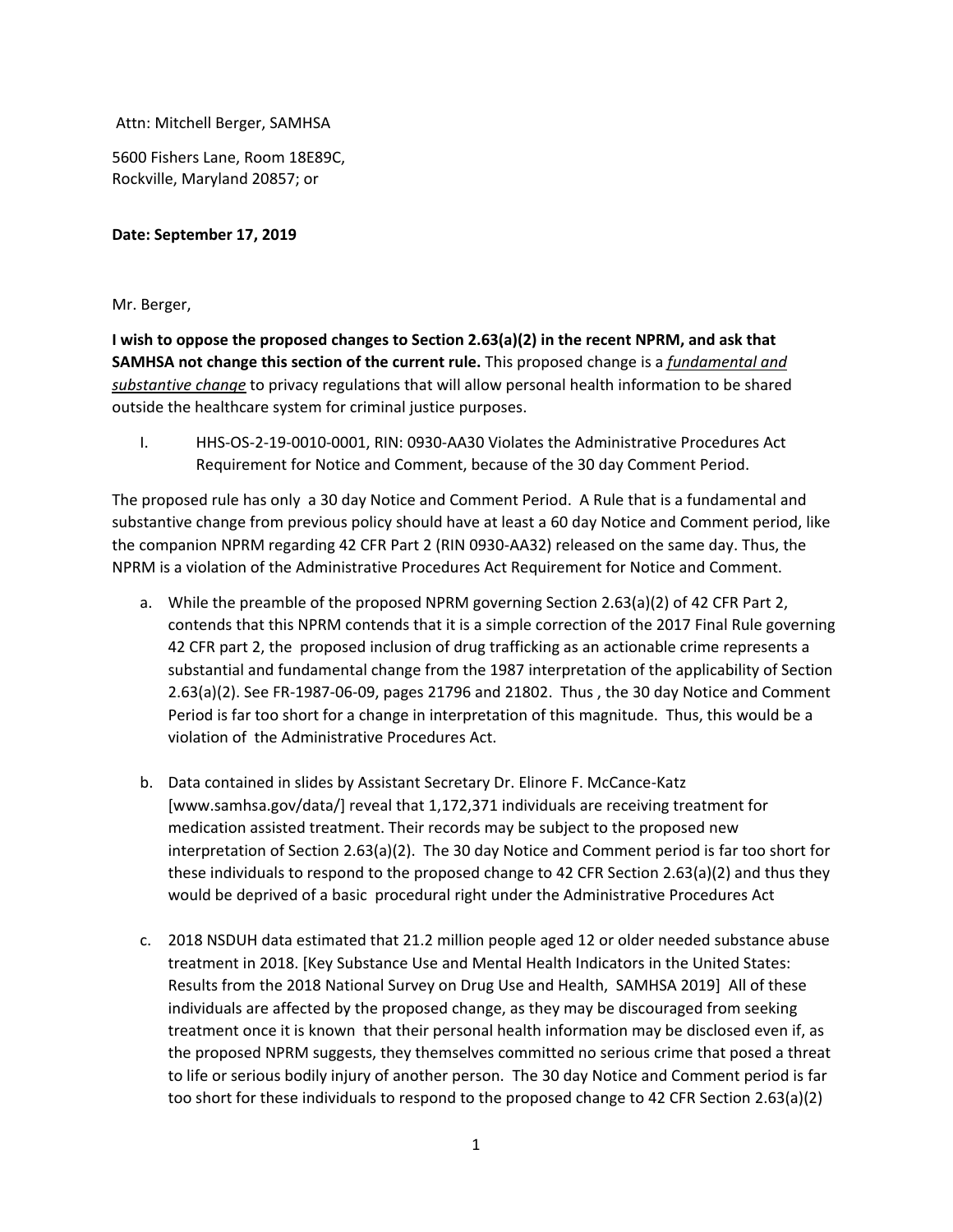and thus they would be deprived of a basic procedural right under the Administrative Procedures Act

- d. 2018 NSDUH data estimated that 2.4 million people actually received treatment in a specialty facility in 2018. [Key Substance Use and Mental Health Indicators in the United States, see above]. Thus these people are directly affected by the proposed new interpretation that appears in the preamble of the proposed change to 42 CFR Section 2.63(a)(2). The 30 day Notice and Comment period is far too short for these individuals to respond to the proposed change and thus they would be deprived of a basic procedural right under the Administrative Procedures Act.
- e. It is estimated that only 46,500 physicians have buprenorphine waivers. Given that the maximum number of patients that a physician can have is 275, a number of these physicians will be classified as programs under 42 CFR Part 2. As a result, they have a vested interest in the proposed interpretation of 42 CFR Section 2.63(a)(2), as any of them may be targets of investigation and prosecution, as articulated by the preamble of the NPRM which proposes to change the interpretation of the 2017 final rule of 42 CFR Part 2. Thus, the 30 day Notice and Comment period is far too short for these individuals to respond to the proposed change in 42 CFR Section 2.63(a)(2); thus they would be deprived of a basic procedural right under the Administrative Procedures Act.
- f. While I cannot find specific numbers associated with the number of Physician Assistants and Advanced Practice Nurses (NPs, CNSs, CRNAs, and CNMs) who have buprenorphine waivers, a number of them will meet criteria for a Part 2 program under 42 CFR Part 2. Thus, they have a vested interest in the proposed interpretation of 42 CFR Section 2.63(a)(2). The 30 day Notice and Comment period is far too short for these individuals to respond to the propose changes in 42 CFR Section 2.63(a)(2). Thus they would be deprived of a basic procedural right under the Administrative Procedures Act.
- g. Data from the 2017 National Survey of Substance Abuse Treatment Services (N-SSATS) documented 13,857 facilities providing substance abuse treatment. These facilities would be covered by 42 CFR Part 2. These facilities have a vested interest in 42 CFR Section 2.63(a)(2), as they would be subject to the activities permitted under this section. The 30 day Notice and Comment period is far too short for these entities to respond to the propose changes in 42 CFR Section 2.63(a)(2). Thus they would be deprived of a basic procedural right under the Administrative Procedures Act.
- h. The NPRM for proposed changes in 42 CFR Sect ion 2.63(a)(2) was released on the same day as the NPRM for proposed changes in the general 42 CFR part 2 {SAMHSA-4162-20] [RIN 0930- AA32] which has a 60 day Comment period. By releasing the shorter Section 2.63(a)(2) NPRM (3 pages) (RIN: 0930-AA30) at the same time as the larger 42 CFR part 2 NPRM, the Agency created an undue burden on respondents, especially the many patients whose information would be compromised and who do not have the resources to respond to both RIN 0930-AA32 and RIN 0930-AA30 in a timely manner. The 30 day Notice and Comment period is far too short for these entities to respond to the propose changes in 42 CFR Section 2.63(a)(2). Thus they would be deprived of a basic procedural right under the Administrative Procedures Act.

2. HHS-OS-2-19-0010-0001, RIN: 0930-AA30 Violates the Administrative Procedures Act Requirement for Notice and Comment, because it fails to provide any substantive justification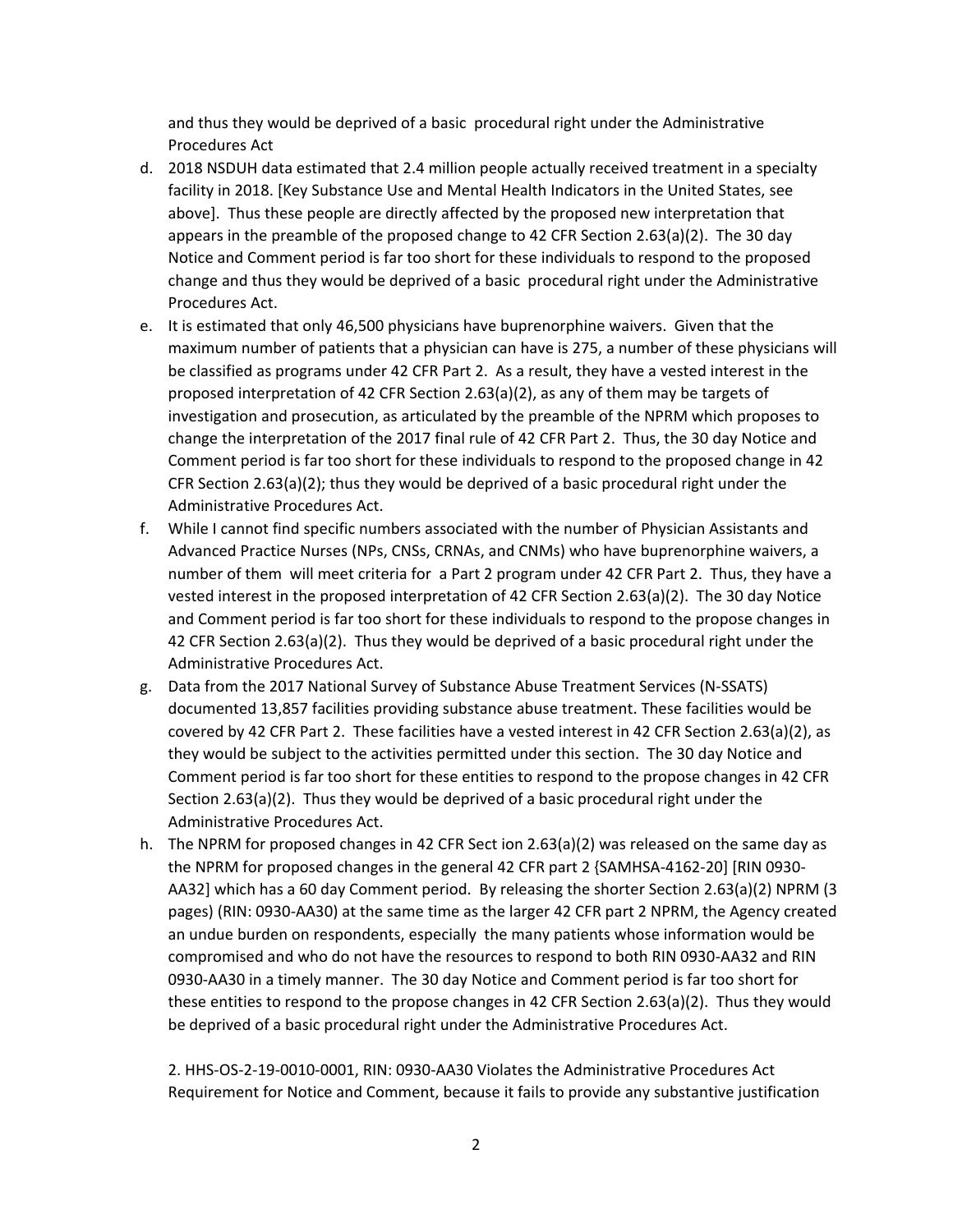for the proposed change. This deprives respondents of an adequate opportunity to scrutinize and challenge the rationale for the proposed changes, elevating the convenience of the bureaucracy over the potential harm of those directly and indirectly affected by the proposed changes.

a. The conclusions reached by the NPRM governing §2.63 of 42 CFR part 2 justifying the proposed changes are not supported by substantial evidence. It is argued by the NPRM that the proposed revision is necessary to help address the drug crisis in America, focusing primarily on the opioid crisis. However, what the NPRM fails to mention is that there are 67.1 million binge alcohol drinkers in the US in the past month and among those 16.6 million are heavy alcohol users. 42 CFR Part 2 applies to those who are alcohol dependent in need of treatment, not just those in need of treatment for opioid use. The NPRM offers no justification or explanation or evidence for by-passing the privacy interests of those who have a primary treatment need for alcohol use disorder. Thus, there is no rational basis for ignoring the privacy interests of individuals who are in treatment of alcohol use disorders in order to pursue possible crimes committed by individuals other than the patient.

1. In fact, the 2018 NSDUH data points out that of the substances for which last or current treatment was received among persons aged 12 or Older who received Substance use treatment, alcohol accounted for 56.8% of the substances, compared to 37.7% for opioids (18% for heroin and 19.7% for pain relievers). Thus, 2.1 million people were receiving treatment for alcohol use disorder compared to 1.4 million people receiving treatment for opioid use disorders. Since 42 USC 290dd-2, the parent legislation that spawned 42 CFR Part 2 applies to both alcohol and drugs, the NPRM for 42 CFR §2.63(a)(2) should address why the privacy interests of those with alcohol use disorders should be overridden by a concern for opioid use disorders.

2. The 2018 NSDUH data also notes that while 7.35 million people met criteria for needing treatment for illicit drugs but did not receive treatment at a speciality facility in 2018, 14.1 million people were classified as needing treatment for alcohol use. The proposed rule does not explain how those suffering from alcohol use disorder would not be discouraged from seeking treatment as a result of the proposed changes to 42 CFR § 2.63(a)(2).

3. The 2018 NSDUH data reveals that 2.613 million people were treated for substances other than opioids or in addition to opioids in 2018. These substances included marijuana, cocaine, methamphetamine , and hallucinogens. The proposed rule does not explain how those suffering from use disorders other than opioid use disorder would not be discouraged from seeking treatment as a result of the proposed changes to 42 CFR §2.63(a)(2). The proposed rule does not offer any justification for ignoring the impact of the proposed changes to 42 CFR §2.63(a)(2) on these individuals. Invoking the opioid crisis as a justification for curtailing the privacy rights of those who are dependent on other illicit drugs is not compelling. Thus the proposed changes to 42 CFR  $\S$  2.63(a)(2) should be voided.

4. The 2018 NSDUH data also reveals that past year prescription pain reliever misuse among people 12 or Older has been declining since 2015. In fact, past year reduction in prescription pain reliever went from 4.7% in 2015 to 3.6% in 2018. Furthermore, NSDUH data show the percentage of people suffering from an opioid use disorder in the past year has been declining since 2015. Keep in mind that according to SAMHSA the vast majority of past year opioid users in 2018 misused prescription pain relievers. Clearly, NSDUH data show that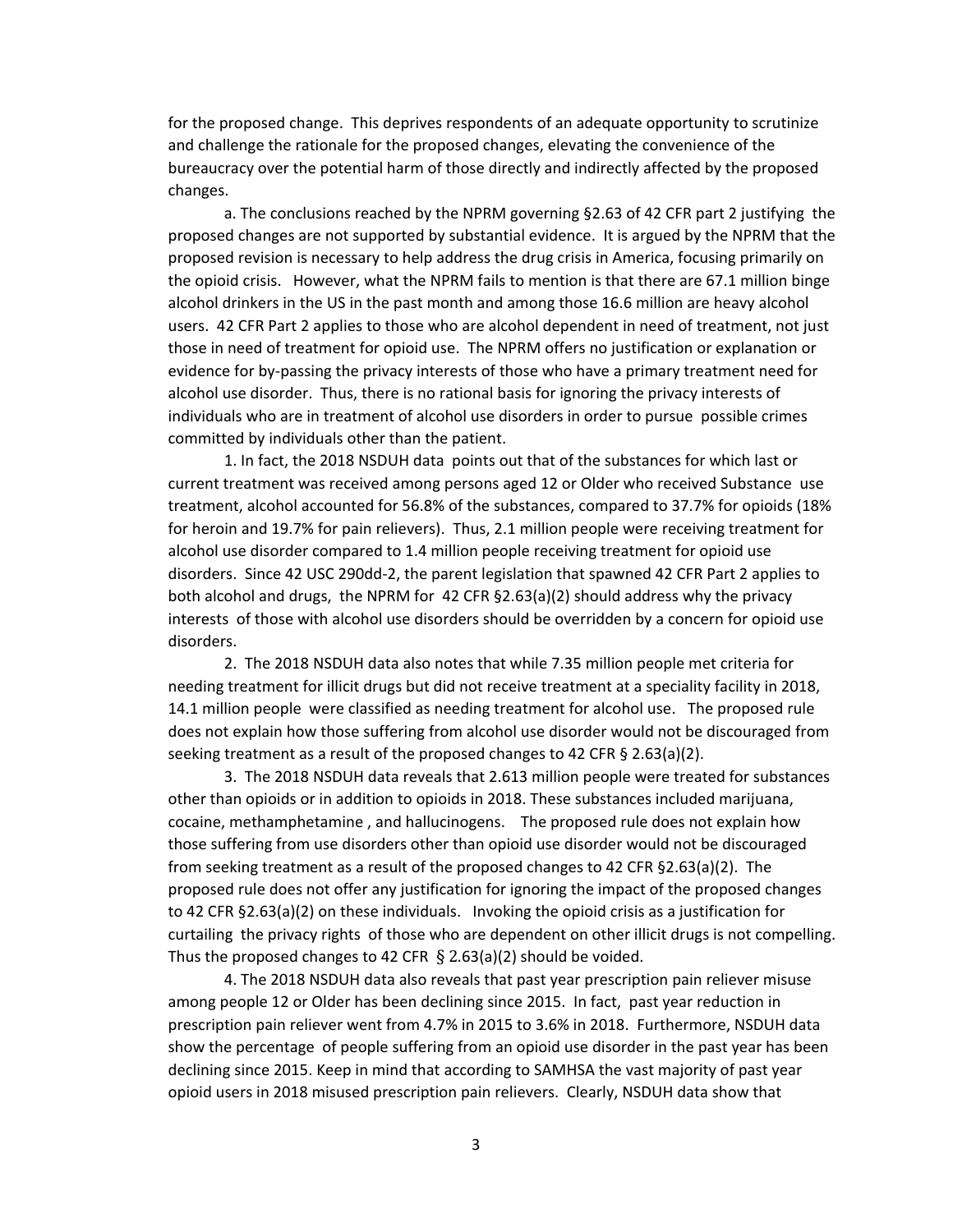environmental strategies like prescription drug monitoring programs (PDMPs) and prescriber surveillance through CMS and Prescription Benefits Managers is working. Thus, there is no need to compromise the confidentiality of patients receiving substance use disorder treatment services as proposed in the NPRM. Rogue doctors and pill mills can be identified by PDMPs, vigilant pharmacists and other prescription monitoring activities . There is no need to convert federal confidentiality regulations into a law enforcement tool; there is no need to use the opioid crisis and patient substance abuse treatment records to launch a new war on drugs.

b. The background and summary section of the NPRM relating to 42 CFR §2.63(a)(2) states that "SAMHSA believes that this rule, if adopted as proposed, will not have an additional impact on part 2 programs or others as section 2.63 would revert to the pre-2017 language." However, in neither Section II or Section III of the NPRM is there offered any tangible evidence of the lack of impact of these changes on either patients, providers or programs. Thus, respondents are deprived an the opportunity to substantively comment on the NPRM or to object to the need for the proposed changes to §2.63(a)(2). This certainly violates the Administrative Procedures Act

- II. HHS-OS-2-19-0010-0001, RIN: 0930-AA30 Violates the intent of 42 USC 290dd-2 by criminalizing substance use disorder treatment records.
	- a. The purpose of 42 CFR Part 2 must be derived from the purpose of 42 USC 290dd-2, the authorizing legislation. An example of the judicial interpretation of 42 USC 290dd-2 can be found in a 2000 decision by the US Court of Appeals,  $4<sup>th</sup>$  where the Court stated in John Doe v. Garrett G. Broderick, 225 F.3d 440:

"The language used in section 290dd-2 suggests that Congress was concerned primarily with fostering programs aimed at curtailing our nation's staggering substance abuse problems. The primary beneficiary is the public. Ensuring the confidentiality of patient records encourages voluntary participation in such programs which, in turn, improves public health. *See Chapa,* [168 F.3d at](https://scholar.google.com/scholar_case?case=9884567629466947477&q=42+USC+290dd-2&hl=en&as_sdt=20000006)  [1038](https://scholar.google.com/scholar_case?case=9884567629466947477&q=42+USC+290dd-2&hl=en&as_sdt=20000006) ("Like other criminal statutes, § 290dd-2 creates rights in favor of society, not just particular members of society . . . . Addicts will be more likely to accept treatment—and the rest of society therefore will be better off—if treatment is confidential."). Legislative history, moreover, confirms that Congress enacted the section as part of an effort to combat the American public's drug abuse problem and that Congress intended to encourage individuals to seek treatment."

b. The opioid crisis is an insufficient reason for permitting substance use disorder patient records to be used for investigation and/or prosecution of the patient or others . As the language in John Doe v. Garrett G. Broderick, 225 F.3d 440 (4<sup>th</sup> US Circuit Court of Appeals) demonstrates , the substance abuse crisis is not new. This 19 year old decision recognized that our nation suffers from a "staggering substance abuse problem." The objective of both 42 USC 290dd-2 and 42 CFR Part 2 is to get people into treatment , not discourage people from seeking treatment. The proposed rule violates the intent of 42 USC 290dd-2 and discourages people in need of treatment from seeking treatment.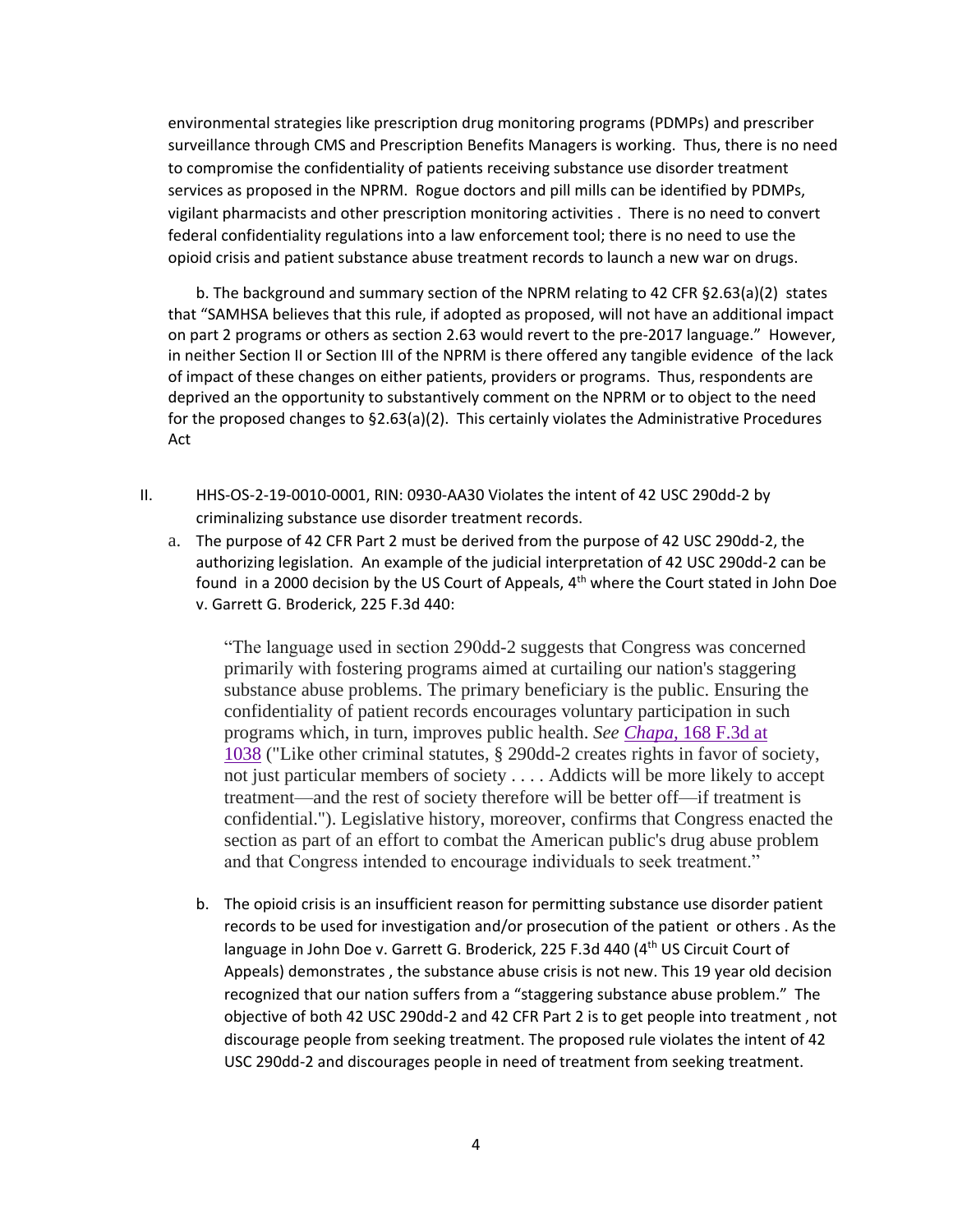- i. In 2018, 21.2 million people were classified as need substance use disorder treatment, but only 2.4 million received treatment at a specialty treatment facility.
- ii. With 88.9% of those needing treatment, not receiving treatment, exposing their substance use disorder treatment records without their consent to law enforcement for the purposes of investigating and/or prosecuting the patient, the patient's program or the patient's providers will only discourage patients from seeking treatment and will increase the demand for illicit drugs, further compromising the health of the community and the safety of the community.
- iii. The proposed NPRM does not address the burden on substance use disorder treatment programs covered by 42 CFR Part 2 on explaining to patients that under the proposed rule, law enforcement would be able to seek the content of their treatment records without their consent for the purpose of investigation and/or prosecution of drug trafficking at or from the part 2 program, exposing the patient not only to personal criminal sanctions but also to reprisals from other patients and friends who realize that the patient is a "snitch". Thus, substance use disorder treatment becomes an adversarial environment, not a safe haven where the problem of substance use can be addressed with confidentiality. Thus, I oppose the proposed regulation changes.
- III. HHS-OS-2-19-0010-0001, RIN: 0930-AA30 is unnecessary from the perspective of addressing deviant behavior by Part 2 covered programs. Consequently, the proposed NPRM [SAMHSA-4162-20] [RIN 0930-AA30 should not be made into a final rule.
	- a. Section III of the proposed rule contends:

"As demand for treatment increases and new entities become part 2 programs, the need to prevent drug trafficking and patient exploitation at or by part 2 programs makes it imperative to correct the error in § 2.63(a)(2), which if left in its current form could be interpreted to hamper or impede federal enforcement efforts, in situations where malfeasance by a patient is not involved, but access to covered records may be necessary for investigatory and enforcement purposes. "

The largest increase in Part 2 covered programs will be in the area of buprenorphine prescribers, with physicians, physician assistants and advanced practice nurses being the core of this increase. Because the prescribing behavior of these individuals is monitored by State Prescription Drug Monitoring Programs, CMS Surveillance programs, Pharmacy Benefits Programs, EHR tracking systems, and third party reimbursement monitoring, the use of unconsented disclosure of patient records for criminal justice purposes beyond violent crimes actually committed by the patient is unnecessary. Thus, the justification offered by the NPRM is inadequate, inappropriate and undermines the effort to treat patients suffering from substance use disorders. As a result, I oppose the proposed rule changes recommended by this NPRM.

IV. The NPRM makes the following statement as a justification for including "drug trafficking" as a permissible activity to petition the Court for unconsented access to a patient's record: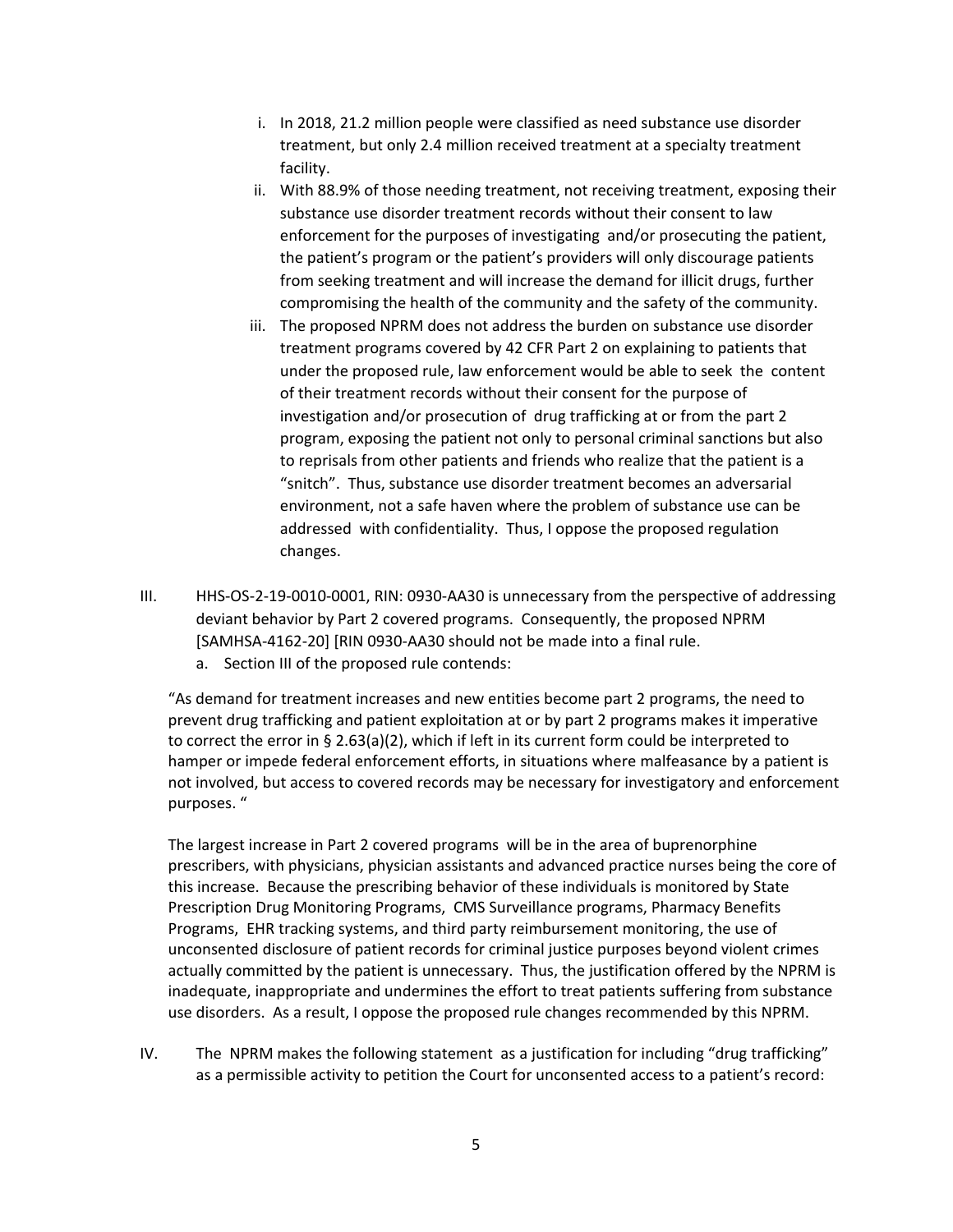"It may be necessary to examine confidential communications of a part 2 program to investigate and prosecute, if warranted, individuals other than a patient who engage in drug trafficking related to the drug abuse crisis"

- a. The NPRM offers no evidence that it may be necessary to examine confidential communications of a part 2 program to investigate and prosecute individuals other than a patient who engages in drug trafficking related to the drug abuse crisis. This language is also extremely speculative. The very language of this rationale creates the impression that the change is being requested for administrative convenience rather than addressing a violent act or child abuse which threatens the safety of the community.
- b. Because a Part 2 program that engaged in drug trafficking would be highly unlikely to memorialize such illegal activities in a patient chart, the rationale offered in the NPRM is untenable. In fact, this proposed rule would be used either against the patient or against entities other than the Part 2 program with which the patient is familiar. The proposed rule would leave the patient vulnerable to the vagaries of the criminal justice system through self-incrimination. Alternatively, the patient may be subject to reprisals from other entities outside of the Part 2 program, once it becomes known that the patient has implicated those entities through the investigative and prosecutorial activities of the criminal justice system.
- c. Because the NPRM offers nothing more than speculation, anecdotal statements, and possibilities, there is no justification for the proposed rule. And, since so few people are in substance use disorder treatment compared to those who meet criteria for needing treatment, corrupting 42 CFR §2.63(a)(2) for the possibility that searching through the patient's records "might" reveal that the part 2 program or an affiliated medical professional is trafficking drugs rather than providing appropriate treatment for substance abuse can only discourage people in need of treatment from seeking treatment, exposing the community to greater harm. Keep in mind that the treatment in recovery process is not spontaneous and that relapse happens often enough that it is considered a part of the Recovery process. I encourage the Department of Health and Human Services and SAMHSA to embrace the intent of 42 USC 290dd-2 and not adopt the proposed rule.
- V. Because substantial changes in the interpretation of 42 CFR Part 2 [RIN 0930-AA32] are being entertained in the companion NPRM to RIN 0930-AA30, a disconnect between RIN 0930-AA32 and RIN 0930-AA30 was created, making suggesting that the focus of 42 CFR Part 2 is not the promotion of treatment by preserving confidentiality, but the use of patient treatment records for the purpose of investigation and prosecution. NPRM RIN 0930-AA32 purports to revise 42 CFR Part 2 to facilitate better coordination of care for SUDs. In a Press Release of August 22, 2019, HHS contended that the RIN 0930- AA32 would not alter the basic framework for confidentiality protection of SUD patient records. [See [https://www.hhs.gov/about/news/2019/08/22/hhs-42-cfr-part-2-proposed](https://www.hhs.gov/about/news/2019/08/22/hhs-42-cfr-part-2-proposed-rule-fact-sheet.html)[rule-fact-sheet.html](https://www.hhs.gov/about/news/2019/08/22/hhs-42-cfr-part-2-proposed-rule-fact-sheet.html)]; that press release goes on to state: "Part 2 will continue to prohibit law enforcement use of SUD patient records in criminal prosecution against the patient." Given that NPRM RIN 09-AA30 released as a companion to NPRM RIN 09-AA32 makes it clear that its objective is to use SUD patient records for the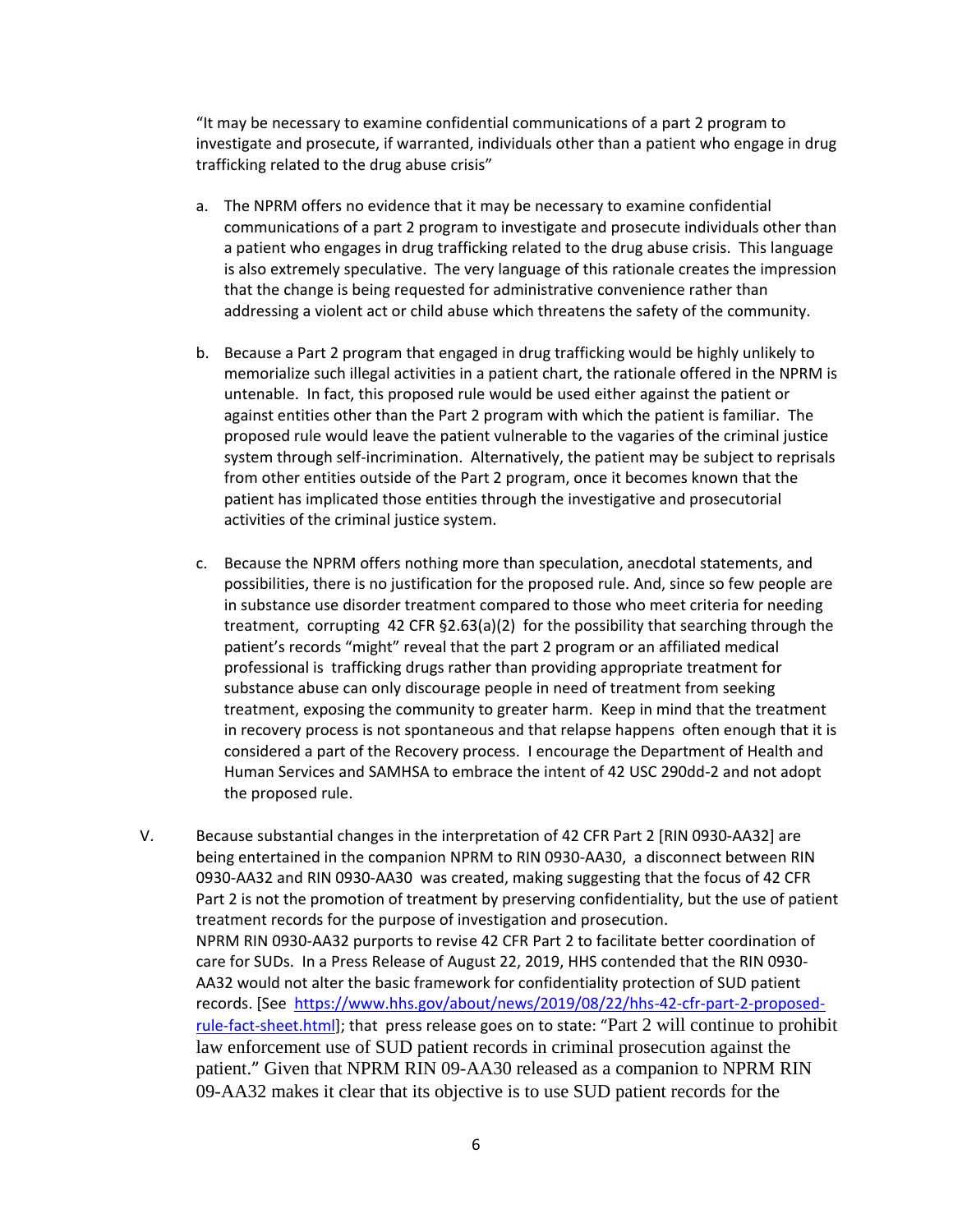purpose of investigation and/or prosecution of drug trafficking by the patient, the contradiction between these two NPRMs creates confusion as to the intended purpose of 42 CFR Part 2, on the one hand. On the other hand, the concurrent release of two NPRMS dealing with provisions of 42 CFR Part 2 can give the impression that the Department is being disingenuous about its view of the intended purpose of 42 CFR Part 2.

- a. NPRM RIN 09-AA30 governing 42 CFR § 2.63 should be abrogated and nullified as it should have been an integral part of NPRM RIN 09-AA32. Because its primary focus is the investigation and prosecution of patients, the Part 2 program in which a patient is or has been enrolled, and the providers of the patient, NPRM RIN 09-AA30 is out of alignment with the stated purpose of NPRM RIN 09-AA32 and 42 USC 290dd-2.
- b. The case cited above, John Doe v. Garrett G. Broderick, 225 F.3d 440 (2000) ( US Court of Appeals,  $4<sup>th</sup>$  Circuit) demonstrates the gravity of the situation that would be caused by a revision of 42 CFR  $\S$  2.63(a)(2). Should the Proposed rule (NPRM RIN 09-AA30) become a final rule, all that would be required for law enforcement to gain access to a patient's records is to aver that suspected drug trafficking has occurred at a Part 2 program. In Doe v. Broderick, a jewelry store was the victim of a grand larceny; a stolen car used in the larceny was traced to a garage situated near a methadone clinic. The detective on the case hypothesized that because "drug addicts often engage in criminal activity to support their habits", the suspect could have been a patient at the methadone clinic. The detective then telephoned the clinic and indicated that he wanted to examine records that would reveal who was at the clinic at the time of the grand larceny.

The clinic refused to disclose information in the absence of a court order. The detective prepared a proposed search warrant that directed the clinic be searched for "records, documents and photographs." The detective drafted a supporting affidavit in which he requested that the search include the following.

." the full names of all patients, dates of birth, social security numbers, photographs, home addresses and work locations if available[,] the opening of any file cabinets, desks, closets, locked safes, boxes, bags, compartments or things in the nature ther[e]of, found in or upon said premises to include any and all electronically stored computer data."

The affidavit relied only on the detective's training, experience and participation in other criminal investigations to petition the a magistrate judge for a search warrant; the detective was granted the search warrant, despite the fact he had no real probable cause to demand the information he sought. This case captures the substantive limitations of the Proposed Rule. Well intended judges influenced by inflammatory language of a public health crisis will be petitioned by wellintentioned officers of the law on a fishing expedition for incriminating evidence to address the drug crisis; in this scenario, patient confidentiality and privacy will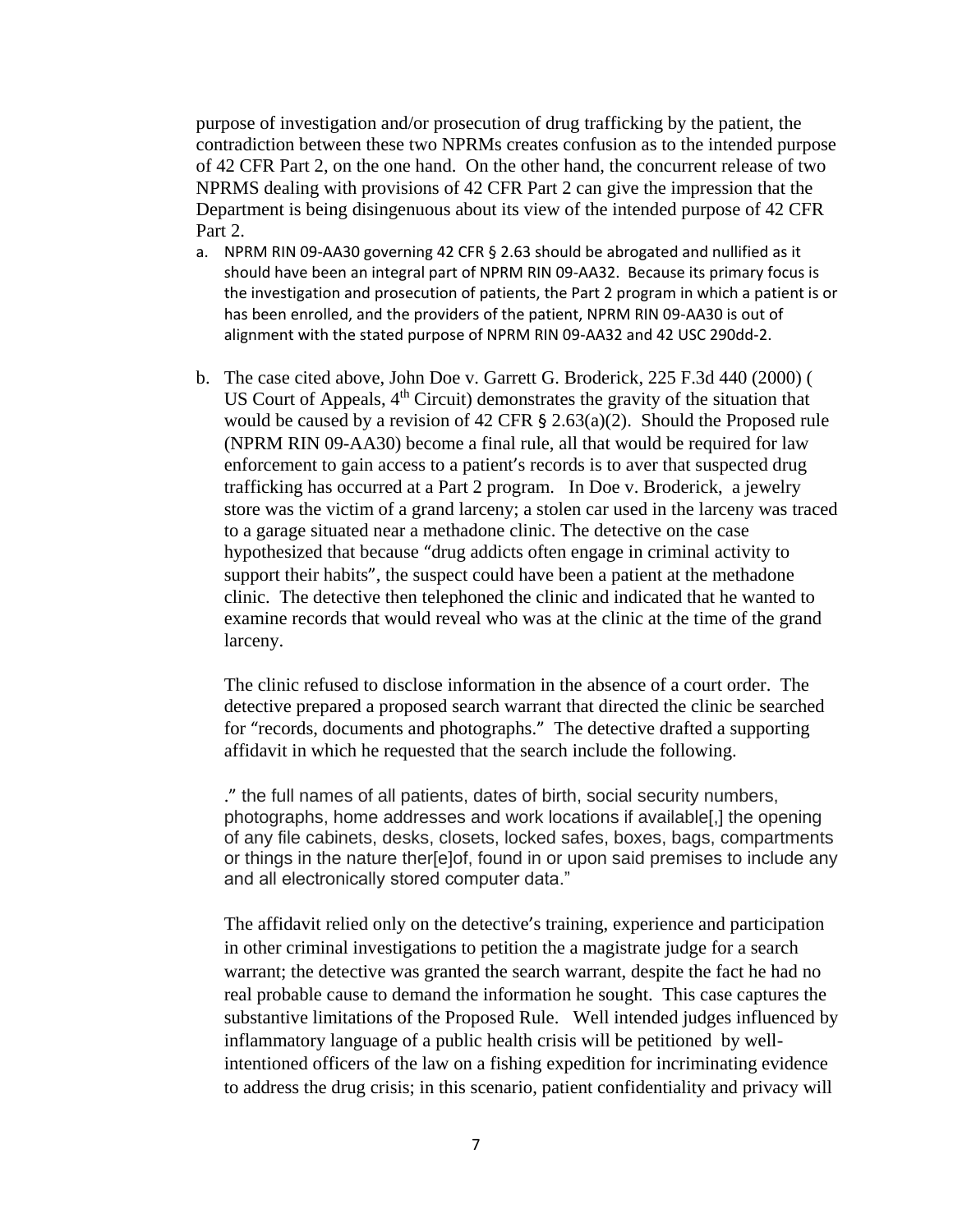be sacrificed, something that will be quickly known by people in need of treatment. The purpose of 42 CFR Part 2 regulations is not just to protect patient records created by federally funded programs for the treatment of SUDs; as the Court of Appeals noted in the case of Doe v. Garrett, the purpose of 42 CFR Part 2 should be to encourage people to seek treatment. Therefore, I oppose the Proposed rule and recommend that the existing interpretation of 42 CFR §2.63 (a)(2) be retained.

VI. Should the proposed changes to  $42 \text{ CFR } \xi$ 2.63(a)(2) be implemented, additional burdens and responsibilities will be imposed on Part 2 programs. Prospective patients will have to be informed about the new interpretations of 42 CFR  $\S 2.63(a)(2)$ ; patients will have to be told that law enforcement could petition the Court to examine the patient's records in the absence of a crime of violence or of child abuse in furtherance of an investigation or to prosecute. Part 2 programs that fail to inform patients of this potential intrusion, unfortunately, are not likely to suffer any consequences, however. Because 42 USC 290dd-2 is a criminal statute, and because it conveys no private right of action when it is violated, the patient cannot sue under 42 USC 290dd-2 or 42 CFR Part 2 for any harm caused by the violation of 42 CFR Part 2. Thus, patients will be compelled to sue under theories of fraud, negligence or some other cause of action.

VII: The NPRM RIN 0930-AA30, in error, contends that the 2017 final rule of 42 CFR Part 2 erroneously added the phrase "allegedly committed by the patient" and that the 2017 final rule did not address that change, or explain its intended reasoning, even though the meaning of the phrase "allegedly committed by the patient" is self-evident and clearly means that the focus of the phrase is on the acts of the patient, rather than the acts of others.

- a. Although the NPRM contends that the insertion of the phrase "allegedly committed by the patient" is a substantive change made by the 2017 final rule of 42 CFR Part 2, the NPRM offers no evidence that this change nullified an interpretation that had existed since 1987. No prosecution was cited and no case law was cited to demonstrate that in fact that  $42$  CFR  $\S 2.63(a)(2)$  was used by law enforcement for the investigation and/or prosecution of crimes committed by the patient, the program or patient's providers prior to 2017. Furthermore, no real, quantitative or substantive evidence was presented to support the contention that the 2017 version of 42 CFR §2.63(a)(2) in fact hinder federal enforcement effors targeted at rogue doctors and pill mills.
- b. Ggiven the rigor of the rule making process and given the self-evident meaning of the phrase crimes "allegedly committed by the patient", it is logical to conclude that the intent of the change in 2017 was to make it clear that the focus of the change was to keep the patient's records from being used for purposes other than on behaviors of the patient. In short, I believe the Department is in error when it concludes that the 2017 version of 42 CFR §2.63(a)(2) is in error or otherwise a mistake.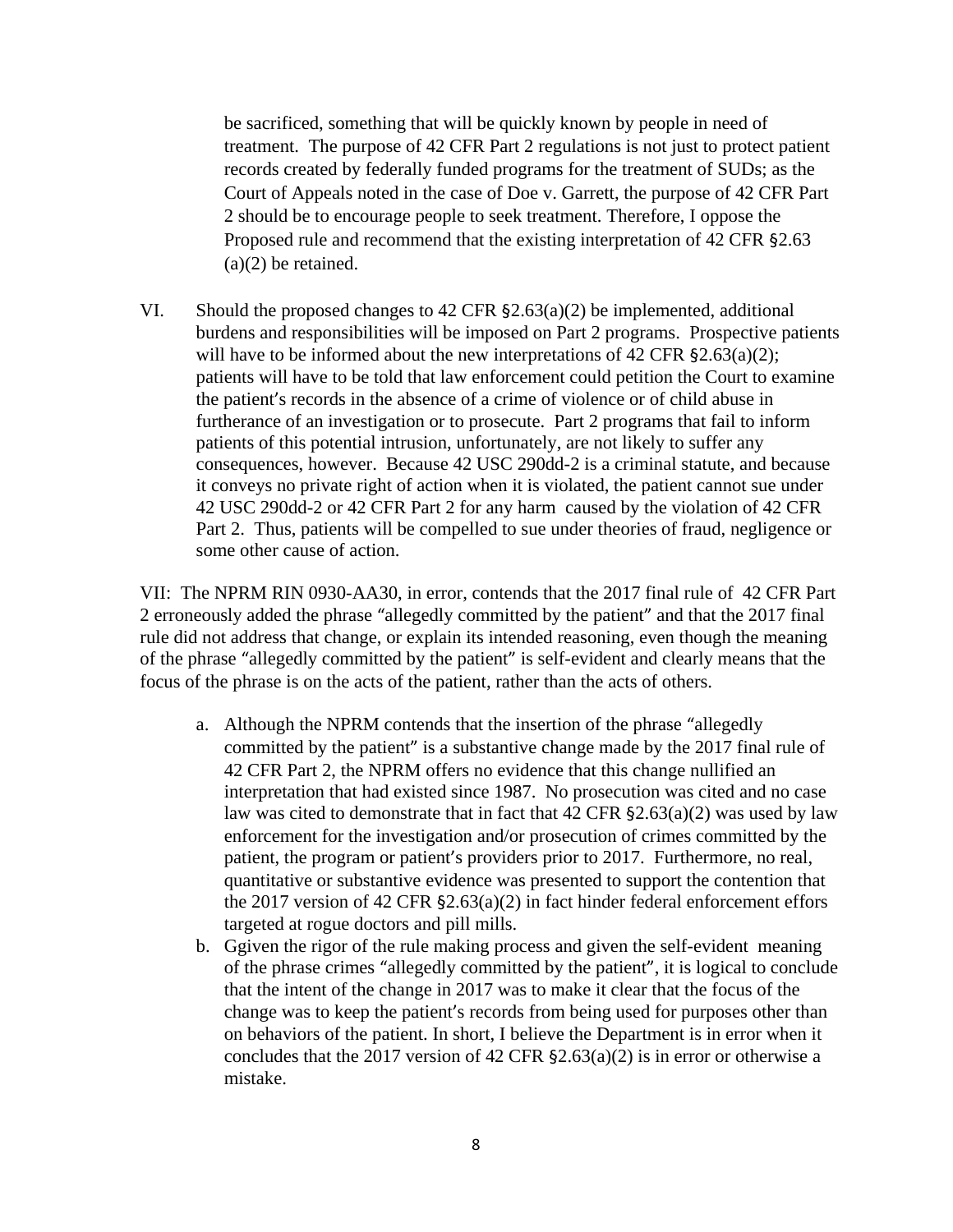b. It is the NPRM RIN 0930-AA30 that proposes to make a substantive change to the interpretation of 42 CFR §2.63(a)(2) by extending the reach of this section to include drug trafficking and to include acts of others. This extension opens up the patient's records for scrutiny by law enforcement and by defendants other than the patient, compromising the patient's confidentiality and privacy in the service of administrative convenience.

c. Since the 2017 final rule for 42 CFR Part 2 was a product of several years of scrutiny and debate about the warp and woof of confidentiality of patients seeking treatment, in treatment and post-treatment for substance use disorders and since NPRM RIN 0930-AA30 offers no proof of error other than the assertion that law enforcement seeks a convenient doorway into a patient's drug related activities, changing the 2017 final rule's clarification of 42 CFR § 2.63(a)(2) would be detrimental to patient care and would make the provision of patient care unattractive to providers of health care. The language of the 2017 final rule for 42 CFR § 2.63(a)(2) should remain as was promulgated in 2017.

d. Additional rationale offered by NPRM RIN 0930-AA30 is that the 2017 revision might hinder federal valid enforcement efforts in the fight to address the opioid crisis. In addition, NPRM RIN 0930-AA30 proposes to use the patient's substance use disorder treatment records to "encourage valid enforcement efforts in the fight to address the opioid crisis." However, the purpose of 42 USC 290dd-2 and 42 CFR Part 2 is to encourage people to enter treatment and thereby reduce the demand for illegal drugs and reduce the adverse efforts of unmitigated alcohol consumption. NPRM RIN 0930-AA30 would change the entire meaning of 42 CFR Part 2 by making it a law enforcement tool rather than a limited exception to patient confidentiality that balances the need for substance use treatment and public safety.

- 1. As stated elsewhere in this document, far too few people in need of substance use disorder treatment receive treatment. Creating an unnecessary barrier to treatment, in fact, will compromise public health and public safety. Therefore, the justification for reverting to the pre-2017 version of §2.63 is not only weak, but illogical.
- 2. NPRM RIN 0930-AA30 makes it clear that one of its targets is the very people providing substance use disorder treatment, without offering any substantive evidence that there is rampant abuse of patients by substance use disorder treatment providers, including those offering treatment services to those with opioid use disorders. At a time when major efforts are being made to broaden the involvement of qualified treatment providers to address the issue of substance use disorder in America, using 42 CFR §2.63(a)(2) to promote a "fishing expedition" in search of deviant behavior by treatment providers will make the perception of patients with substance use disorders as "radioactive" and undesirable. The proposed interpretation of 42 CFR  $\S2.63(a)(2)$  converts a public health strategy into a law enforcement strategy and is counter to the intent of 42 USC 290dd-2. As a result, the proposed changes to the language of 42 CFR §2.63(a)(2) and to the interpretation of the reach of 42 CFR §2.63(a)(2), including the investigation and prosecution of others using the unconsented scrutiny of the patient's records should be rejected.